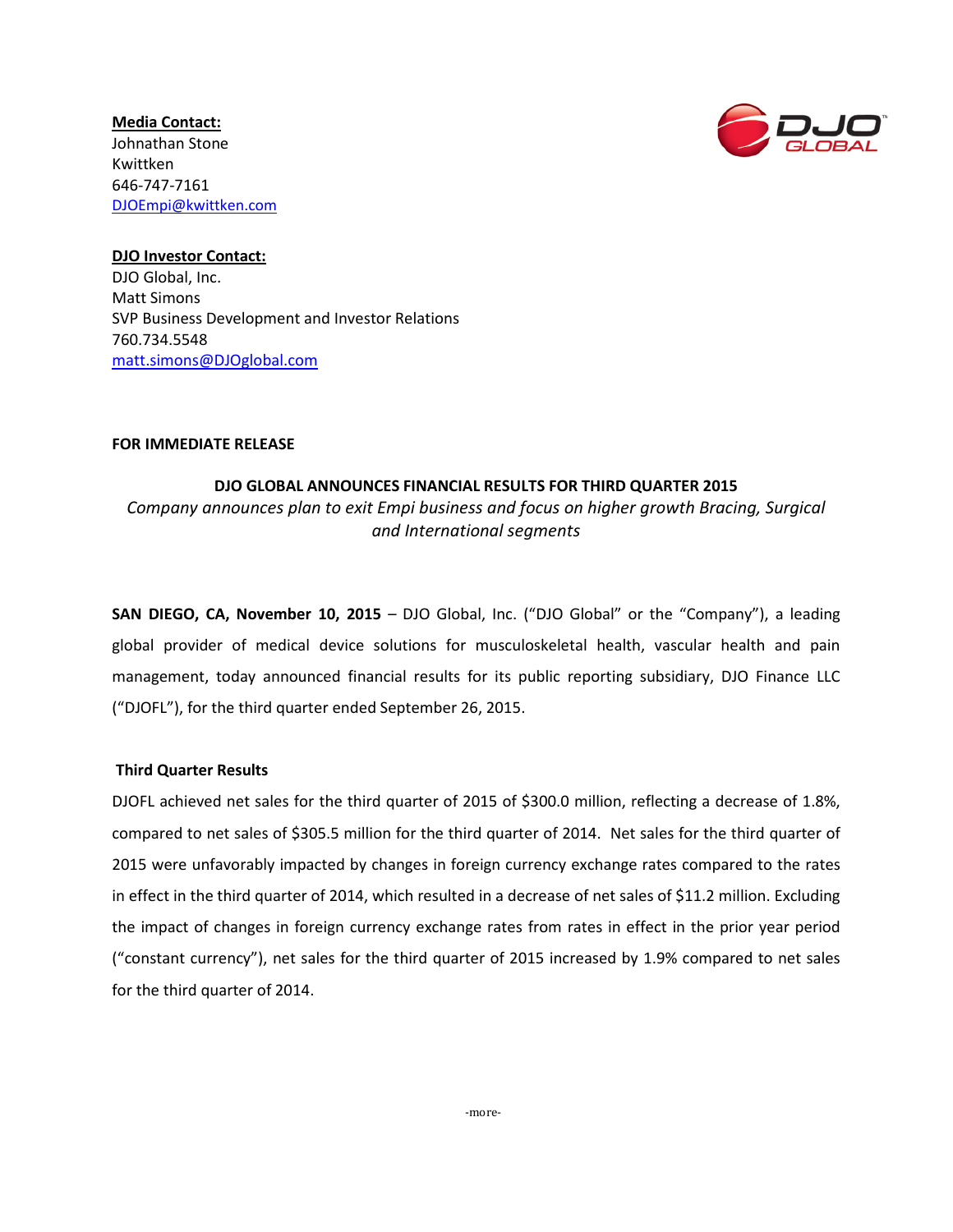Adjusted EBITDA for the third quarter of 2015 was \$68.9 million, or 23.0% of net sales, reflecting a decrease of 2.1% compared to Adjusted EBITDA of \$70.4 million, or 23.0% of net sales, for the third quarter of 2014. On a constant currency basis, Adjusted EBITDA for the third quarter of 2015 increased by 3.4% compared to Adjusted EBITDA for the third quarter of 2014.

The Company defines Adjusted EBITDA as net (loss) income attributable to DJOFL plus interest expense, net, income tax provision (benefit), and depreciation and amortization, further adjusted for certain noncash items, non-recurring items and other adjustment items as permitted in calculating covenant compliance under the Company's new senior secured credit facilities ("New Senior Credit Facilities") and the indentures governing its 8.125% second lien notes, its 10.75% third lien notes and its 9.75% senior subordinated notes. Reconciliation from net loss to Adjusted EBITDA is included in the attached financial tables.

For the third quarter of 2015, DJOFL reported a net loss attributable to DJOFL of \$177.8 million, compared to a net loss of \$21.2 million for the third quarter of 2014. The loss includes \$164.9 million of non-cash impairment charges associated with Empi goodwill and intangible assets.

"Our Bracing, Surgical and International segments continue to perform well. Excluding the Recovery Sciences segment, aggregate net sales from our other business segments for the third quarter of 2015 increased by 8.7% compared to net sales for the third quarter of 2014." said Mike Mogul, DJO Global's Chief Executive Officer. "The challenging coverage and reimbursement environment, however, has continued to drive the Recovery Sciences business downward, primarily due to lower sales of Empi products. As a result of these ongoing challenges and despite our actions to improve this business over the past few years, we do not expect the sales and profitability of Empi's products to return to acceptable levels and therefore have developed a plan to exit the Empi business over the next several months."

"Despite the many year effort by our Empi team to stabilize this business, the Empi business has created a major revenue and EBITDA headwind for the entire company for the last 4 years. This has hindered not only the company's performance but as well our ability to focus and execute in faster growing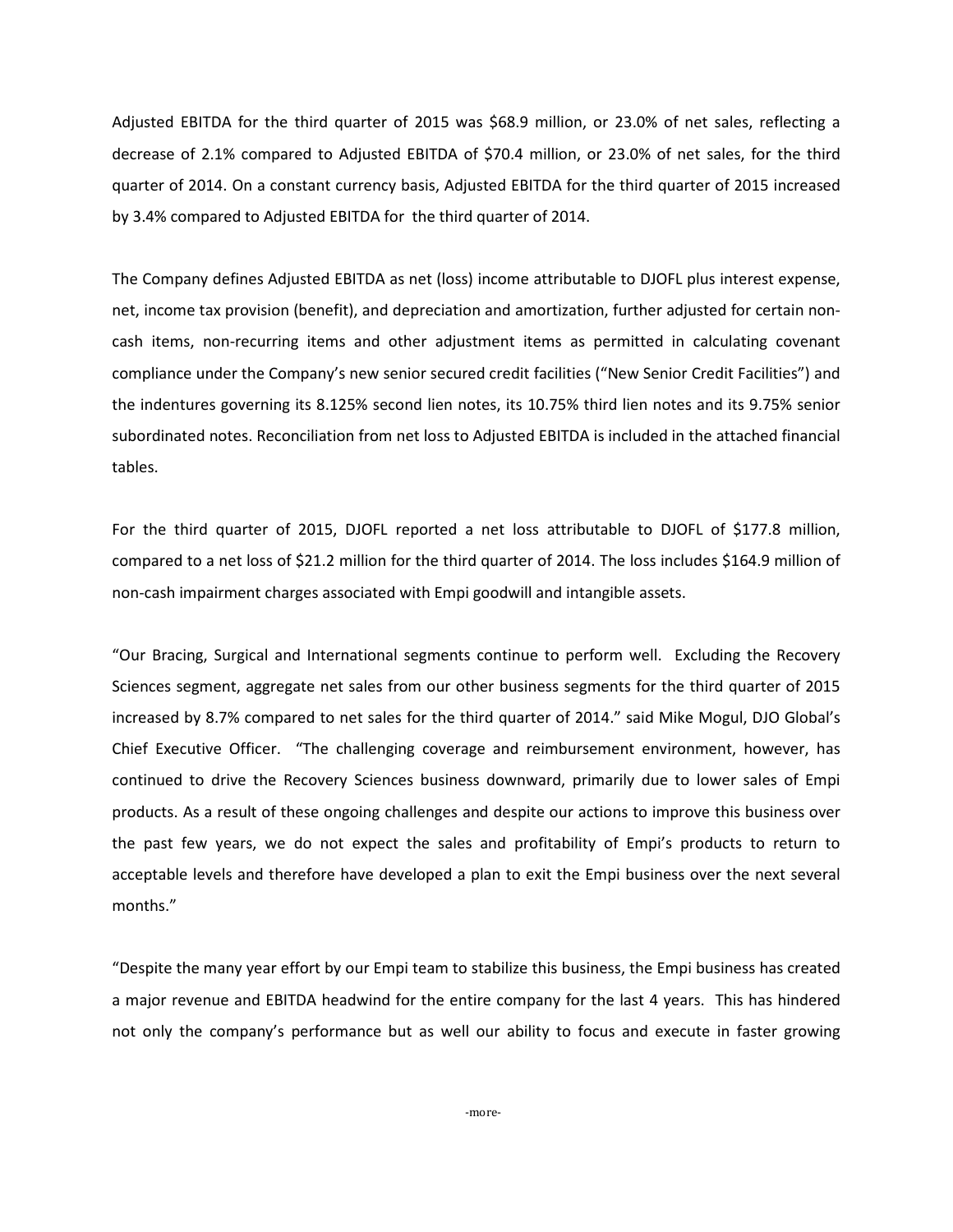businesses. We are excited about the past, current and future growth trajectory of DJO Global net of the Empi business and will be working with dispatch to execute these changes."

## **Sales by Business Segment**

Net sales in DJO's Bracing and Vascular segment were \$133.2 million for the third quarter of 2015, reflecting an increase of 3.1%, compared to net sales in the third quarter of 2014, driven by the new account acquisition in our OfficeCare Channel, an increase in third party payor billing and growth in sales of direct consumer products and vascular pumps.

Net sales for DJO's Recovery Sciences segment were \$59.6 million in the third quarter of 2015, reflecting a decrease of 19.4% compared to the third quarter of 2014. This decrease was driven primarily by lower sales of Empi products. The decrease in Empi sales was due to the continued challenging coverage and reimbursement environment, changes to our business processes for Empi products and a restructuring of the Empi selling organization. The loss of sales momentum resulting from these actions had a larger impact than expected. Continued slow market conditions affecting the sale of Chattanooga rehabilitation equipment also contributed to the decrease in this segment's net sales.

Net sales in the International segment were \$69.5 million for the third quarter of 2015, reflecting a decrease of 11.4% compared to net sales for the third quarter of 2014. Excluding the impact of changes in foreign currency exchange rates from rates in effect in the prior year period, net sales for the third quarter of 2015 increased 2.9% compared to net sales for the third quarter of 2014.

Net sales in the Surgical Implant segment were \$37.7 million for the third quarter of 2015, reflecting an increase of 58.0% compared to net sales for the third quarter of 2014, driven by sales of bone cement, which was acquired with the assets from Zimmer Biomet Holdings, Inc. ("Zimmer Biomet") and strong sales of hip and shoulder products. Revenue from assets acquired from Zimmer Biomet in the third quarter of 2015 was approximately \$10.0M in the third quarter.

As of September 26, 2015, the Company had cash and cash equivalents of \$56.7 million and available liquidity of \$144.5 million under its \$150 million revolving credit facility.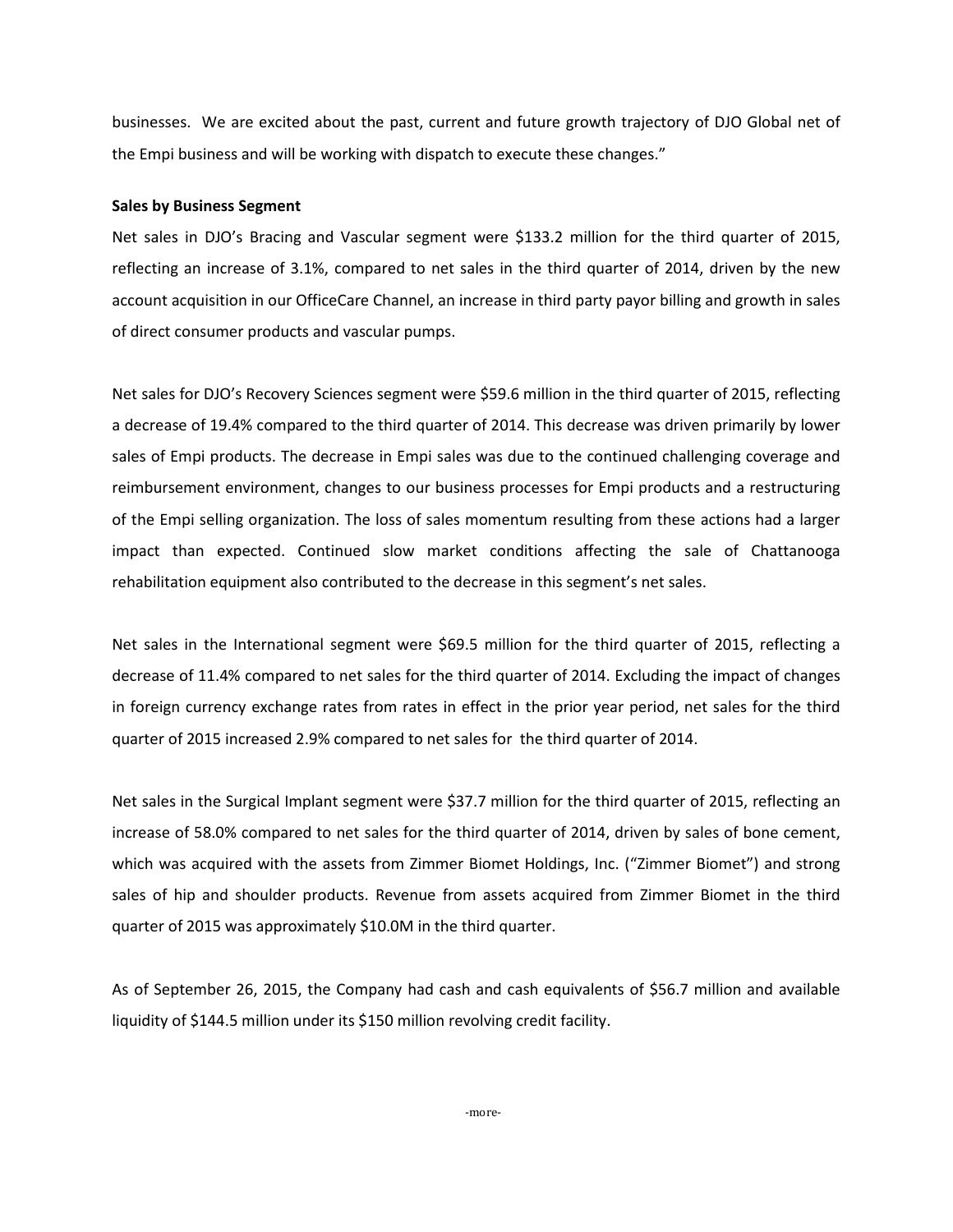## **Conference Call Information**

DJO has scheduled a conference call to discuss this announcement beginning at 2:00 pm Eastern; 11:00 am Pacific Time today, November 10, 2015. Individuals interested in listening to the conference call may do so by dialing (866) 394-8509 (International callers please use (706) 643-6833), using the reservation code 22322226. A telephone replay will be available for 48 hours following the conclusion of the call by dialing (855) 859-2056 and using the above reservation code. The live conference call and replay will be available via the Internet at [www.DJOglobal.com.](http://www.djoglobal.com/)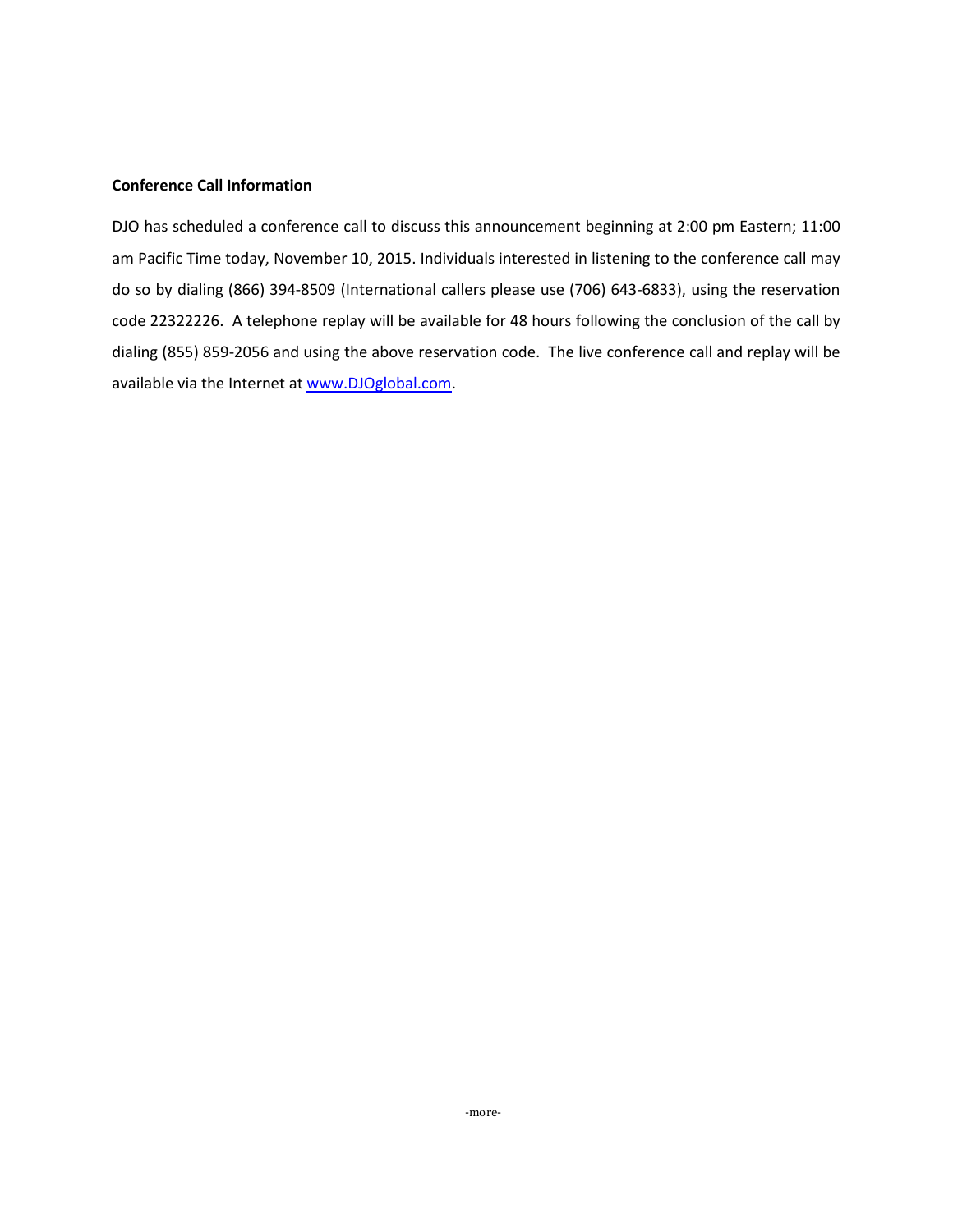#### **About DJO Global**

DJO Global is a leading global developer, manufacturer and distributor of high-quality medical devices that provide solutions for musculoskeletal health, vascular health and pain management. The Company's products address the continuum of patient care from injury prevention to rehabilitation after surgery, injury or from degenerative disease, enabling people to regain or maintain their natural motion. Its products are used by orthopedic specialists, spine surgeons, primary care physicians, pain management specialists, physical therapists, podiatrists, chiropractors, athletic trainers and other healthcare professionals. In addition, many of the Company's medical devices and related accessories are used by athletes and patients for injury prevention and at-home physical therapy treatment. The Company's product lines include rigid and soft orthopedic bracing, hot and cold therapy, bone growth stimulators, vascular therapy systems and compression garments, therapeutic shoes and inserts, electrical stimulators used for pain management and physical therapy products. The Company's surgical division offers a comprehensive suite of reconstructive joint products for the hip, knee and shoulder. DJO Global's products are marketed under a portfolio of brands including Aircast®, Chattanooga, CMF™, Compex®, DonJoy®, Empi®, ProCare®, DJO® Surgical, Dr. Comfort® and Exos™. For additional information on the Company, please visi[t www.DJOglobal.com.](http://www.djoglobal.com/)

#### **Safe Harbor Statement**

This press release contains forward-looking statements within the meaning of Section 27A of the Securities Act of 1933, as amended, and Section 21E of the Securities Exchange Act of 1934, as amended. Such statements relate to, among other things, the Company's expectations for its growth in revenue and Adjusted EBITDA and its opportunities to improve commercial execution and to develop new products and services. The words "believe," "will," "should," "expect," "target," "intend," "estimate" and "anticipate," variations of such words and similar expressions identify forward-looking statements, but their absence does not mean that a statement is not a forward-looking statement. These forwardlooking statements are based on the Company's current expectations and are subject to a number of risks, uncertainties and assumptions, many of which are beyond the Company's ability to control or predict. The Company undertakes no obligation to update any forward-looking statements, whether as a result of new information, future events or otherwise. The important factors that could cause actual operating results to differ significantly from those expressed or implied by such forward-looking statements include, but are not limited to: the successful execution of the Company's business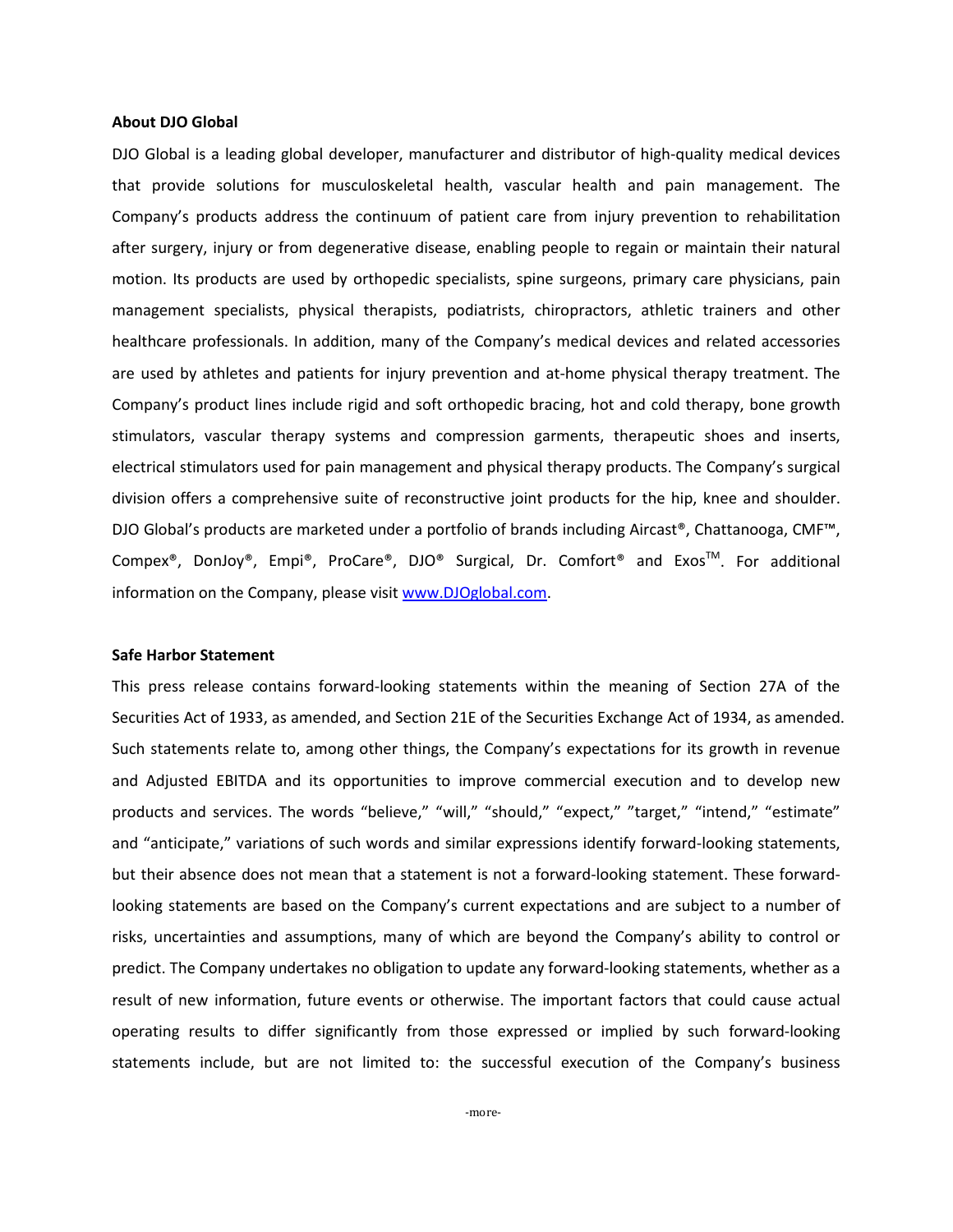strategies relative to its Bracing and Vascular, Recovery Sciences, International and Surgical Implant segments; the continued growth of the markets the Company addresses and any impact on these markets from changes in global economic conditions; the successful execution of the Company's acquisition strategies; the impact of potential reductions in reimbursement levels and coverage by Medicare and other governmental and commercial payors; the Company's highly leveraged financial position; the Company's ability to successfully develop, license or acquire, and timely introduce and market new products or product enhancements; risks relating to the Company's international operations; resources needed and risks involved in complying with government regulations; the availability and sufficiency of insurance coverage for pending and future product liability claims; and the effects of healthcare reform, Medicare competitive bidding, managed care and buying groups on the prices of the Company's products. These and other risk factors related to DJO are detailed in the Company's Annual Report on Form 10-K for the year ended December 31, 2014, filed with the Securities and Exchange Commission on February 20, 2015. Many of the factors that will determine the outcome of the subject matter of this press release are beyond the Company's ability to control or predict.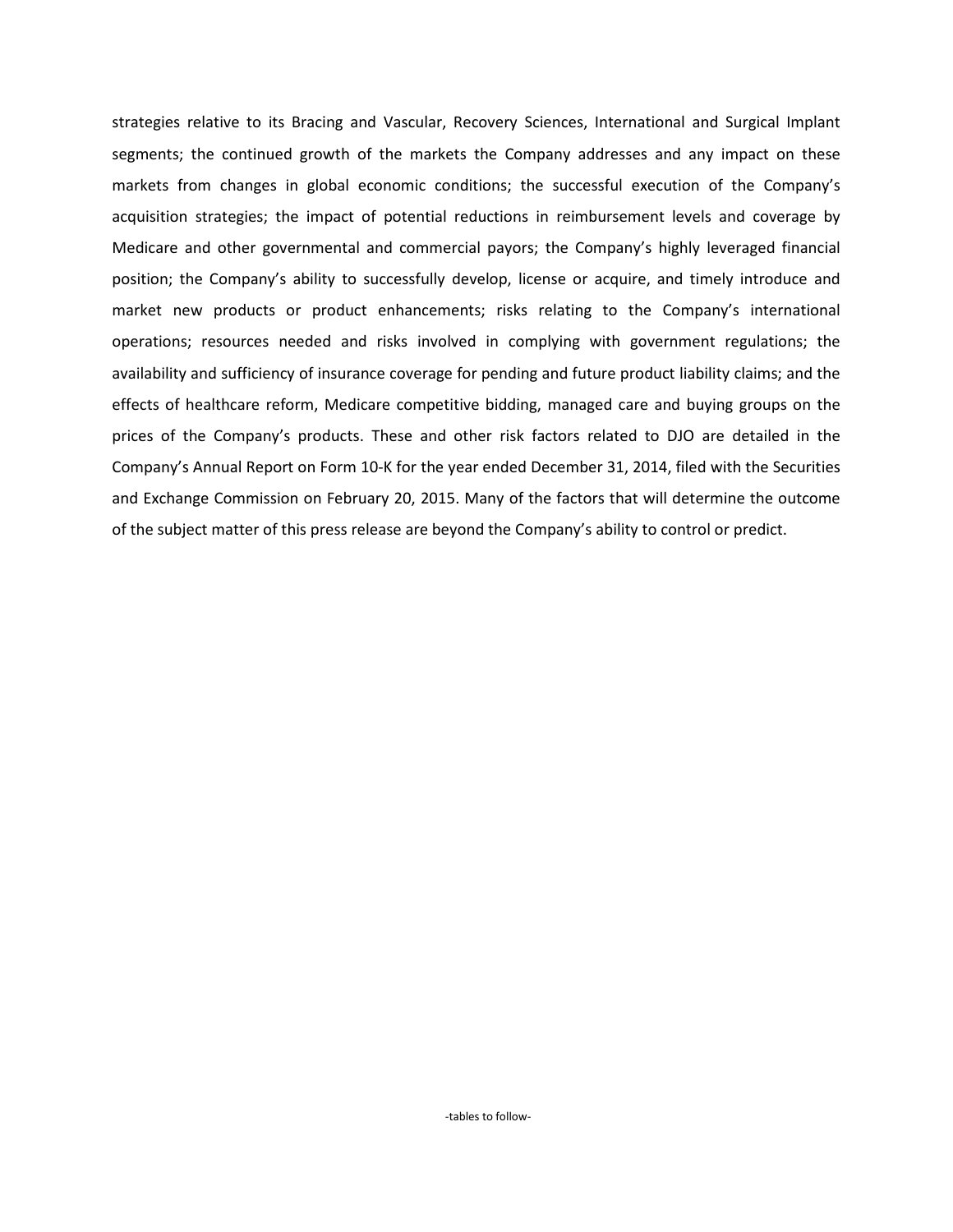# **DJO Finance LLC Unaudited Condensed Consolidated Statements of Operations**

## (In thousands)

|                                                       | <b>Three Months Ended</b> |                          |  |                       |               | <b>Nine Months Ended</b> |               |                                 |  |  |  |  |
|-------------------------------------------------------|---------------------------|--------------------------|--|-----------------------|---------------|--------------------------|---------------|---------------------------------|--|--|--|--|
|                                                       |                           | September 26,<br>2015    |  | September 27,<br>2014 |               | September 26,<br>2015    |               | <b>September</b><br>27,<br>2014 |  |  |  |  |
| Net sales                                             | \$                        | $\mathcal{S}$<br>299,998 |  | 305,501               | $\mathcal{S}$ | 890,942                  | <sup>\$</sup> | 902,112                         |  |  |  |  |
| Operating expenses:                                   |                           |                          |  |                       |               |                          |               |                                 |  |  |  |  |
| Cost of sales (exclusive of amortization, see note 1) |                           | 120,357                  |  | 122,616               |               | 355,135                  |               | 365,771                         |  |  |  |  |
| Selling, general and administrative                   |                           | 123,819                  |  | 123,632               |               | 362,615                  |               | 374,965                         |  |  |  |  |
| Research and development                              |                           | 7,712                    |  | 9,159                 |               | 25,351                   |               | 28,500                          |  |  |  |  |
| Amortization of intangible assets                     |                           | 22,524                   |  | 23,233                |               | 66,733                   |               | 70,292                          |  |  |  |  |
| Impairment of goodwill                                |                           | 117,298                  |  |                       |               | 117,298                  |               |                                 |  |  |  |  |
| Impairment of intangible and other long lived assets  |                           | 47,650                   |  |                       |               | 52,150                   |               |                                 |  |  |  |  |
|                                                       |                           | 439,360                  |  | 278,640               |               | 979,282                  |               | 839,528                         |  |  |  |  |
| Operating (loss) income                               |                           | (139, 362)               |  | 26,861                |               | (88, 340)                |               | 62,584                          |  |  |  |  |
| Other (expense) income:                               |                           |                          |  |                       |               |                          |               |                                 |  |  |  |  |
| Interest expense, net                                 |                           | (42,120)                 |  | (43,280)              |               | (129, 493)               |               | (130,518)                       |  |  |  |  |
| Loss on modification and extinguishment of debt       |                           | (335)                    |  |                       |               | (68, 302)                |               | (1,019)                         |  |  |  |  |
| Other expense, net                                    |                           | (3,053)                  |  | (3,464)               |               | (6, 449)                 |               | (2,932)                         |  |  |  |  |
|                                                       |                           | (45,508)                 |  | (46,744)              |               | (204, 244)               |               | (134, 469)                      |  |  |  |  |
| Loss before income taxes                              |                           | (184, 870)               |  | (19, 883)             |               | (292, 584)               |               | (71, 885)                       |  |  |  |  |
| Income tax benefit (provision)                        |                           | 7,172                    |  | (1,250)               |               | 1,849                    |               | (10,628)                        |  |  |  |  |
| Net loss                                              |                           | (177, 698)               |  | (21, 133)             |               | (290, 735)               |               | (82,513)                        |  |  |  |  |
| Net income attributable to noncontrolling interests   |                           | (140)                    |  | (73)                  |               | (606)                    |               | (649)                           |  |  |  |  |
| Net loss attributable to DJO Finance LLC              | \$                        | $(177, 838)$ \$          |  | (21,206)              | -S            | (291, 341)               | \$            | (83, 162)                       |  |  |  |  |

Note 1 — Cost of sales is exclusive of amortization of intangible assets of \$8,215 and \$23,988 for the three and nine months ended September 26, 2015 and \$8,645 and \$25,980 for the three and nine months ended September 27, 2014, respectively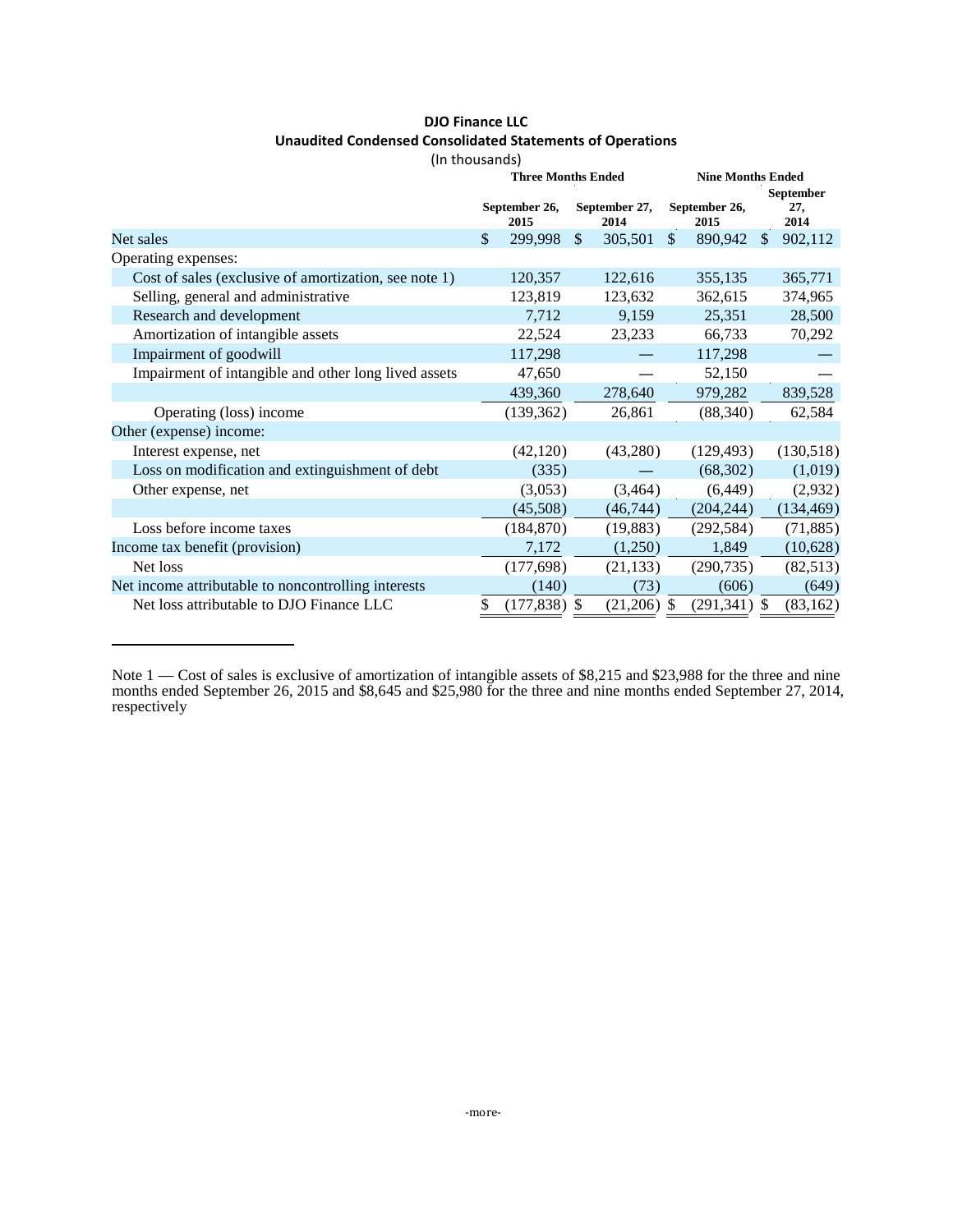## **DJO Finance LLC Unaudited Condensed Consolidated Balance Sheets** (In thousands)

**September 26, 2015 December 31, 2014 Assets** Current assets: Cash and cash equivalents  $\frac{1}{2}$   $\frac{1}{4}$   $\frac{1}{4}$   $\frac{31,144}{4}$ Accounts receivable, net 178,742 188,060 **Inventories, net** 185,119 175,340 Deferred tax assets, net 24,585 24,598 Prepaid expenses and other current assets 22,415 17,172 Total current assets 467,547 436,314 Property and equipment, net 120,305 120,107 Goodwill 1,019,385 1,141,188 Intangible assets, net 769,319 868,031 Other assets 3,902 4,221 Total assets  $\frac{1}{2}$  2,380,458 \$ 2,569,861 **Liabilities and Deficit** Current liabilities: Accounts payable  $$ 61,768 \text{ } $ 62,960$ Accrued interest 29,600 and 29,600 and 29,600 and 29,600 and 29,600 and 29,600 and 29,600 and 29,600 and 29,600 and 29,600 and 29,600 and 29,600 and 29,600 and 29,600 and 20,600 and 20,600 and 20,600 and 20,600 and 20,600 Current portion of debt obligations 10,550 8,975 Other current liabilities 93,518 99,145 Total current liabilities 223,141 200,680 Long-term debt obligations 2,320,337 2,233,309 Deferred tax liabilities, net 238,038 243,123 Other long-term liabilities 15,316 14,365 Total liabilities  $$ 2,796,832 \text{ } $ 2,691,477$ Commitments and contingencies Deficit: DJO Finance LLC membership deficit: Member capital 841,144 839,781 Accumulated deficit (1,243,753) (952,412) Accumulated other comprehensive loss (16,780) (11,603) Total membership deficit (419,389) (124,234) Noncontrolling interests 3,015 2,618  $Total deficit$  (121,616) (121,616) Total liabilities and deficit  $\qquad \qquad$  8 2,380,458 \$ 2,569,861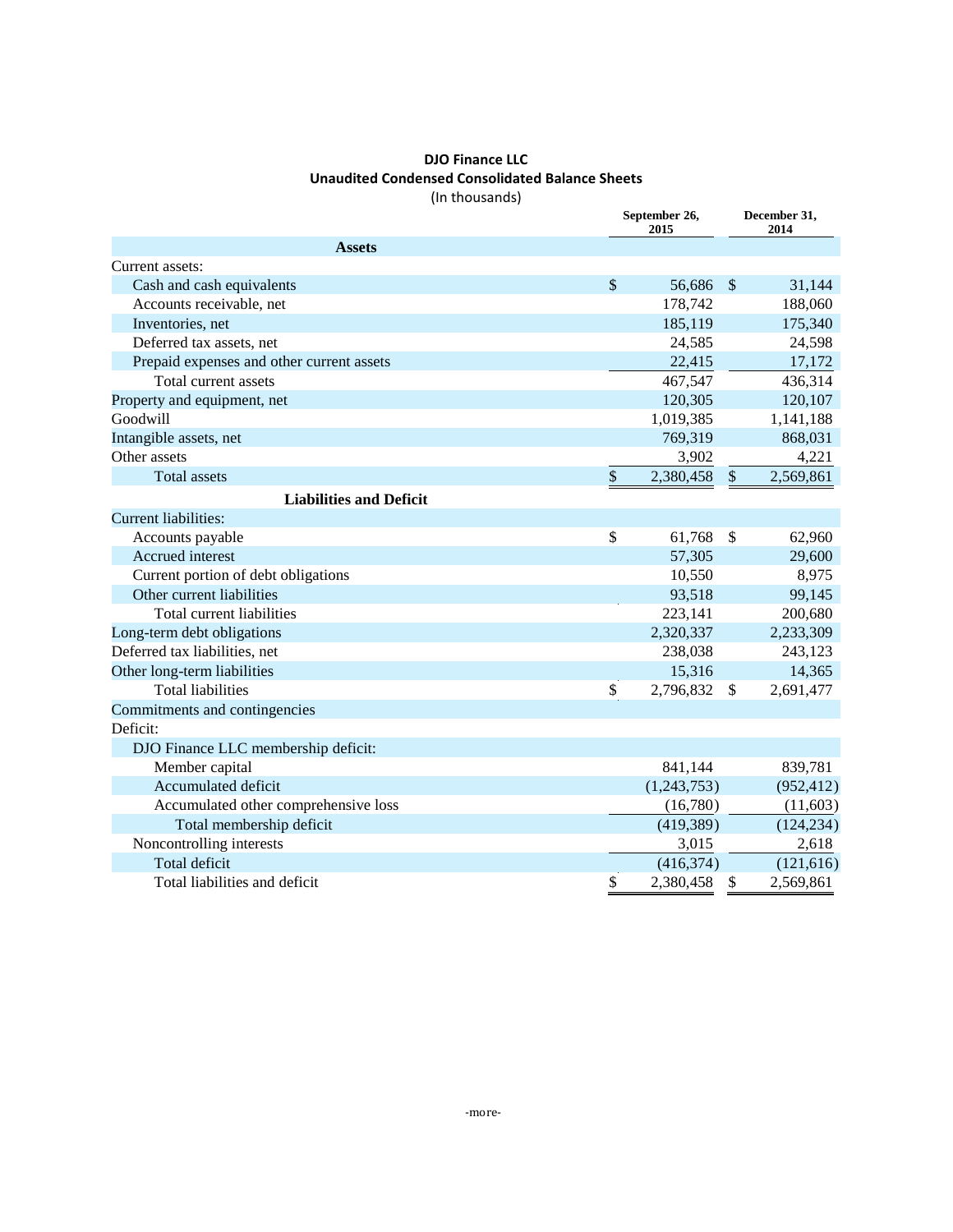# **DJO Finance LLC Unaudited Segment Information**

| (In thousands) |  |
|----------------|--|
|                |  |

| uu uuuusuuus                                        |                           |               |                       |               |                          |     |                                 |
|-----------------------------------------------------|---------------------------|---------------|-----------------------|---------------|--------------------------|-----|---------------------------------|
|                                                     | <b>Three Months Ended</b> |               |                       |               | <b>Nine Months Ended</b> |     |                                 |
|                                                     | September 26,<br>2015     |               | September 27,<br>2014 |               | September 26,<br>2015    |     | <b>September</b><br>27,<br>2014 |
| <b>Net sales:</b>                                   |                           |               |                       |               |                          |     |                                 |
| Bracing and Vascular                                | \$<br>133,204             | <sup>\$</sup> | 129,218               | <sup>\$</sup> | 383,287                  | \$  | 366,977                         |
| <b>Recovery Sciences</b>                            | 59,630                    |               | 74,009                |               | 197,788                  |     | 218,790                         |
| <b>Surgical Implant</b>                             | 37,651                    |               | 23,830                |               | 92,648                   |     | 72,842                          |
| <b>International</b>                                | 69,513                    |               | 78,444                |               | 217,219                  |     | 243,503                         |
|                                                     | \$<br>299,998             | \$            | 305,501               |               | 890,942                  | \$  | 902,112                         |
| <b>Operating (loss) income:</b>                     |                           |               |                       |               |                          |     |                                 |
| Bracing and Vascular                                | \$<br>31,902 \$           |               | 26,275                | <sup>\$</sup> | 84,295                   | \$. | 71,846                          |
| <b>Recovery Sciences</b>                            | 13,467                    |               | 20,149                |               | 49,593                   |     | 59,292                          |
| Surgical Implant                                    | 7,819                     |               | 2,693                 |               | 16,531                   |     | 8,316                           |
| International                                       | 11,548                    |               | 15,727                |               | 37,245                   |     | 46,009                          |
| Expenses not allocated to segments and eliminations | (204,098)                 |               | (37,983)              |               | (276,004)                |     | (122, 879)                      |
|                                                     | \$<br>(139, 362)          | \$.           | 26,861                |               | (88,340)                 |     | 62,584                          |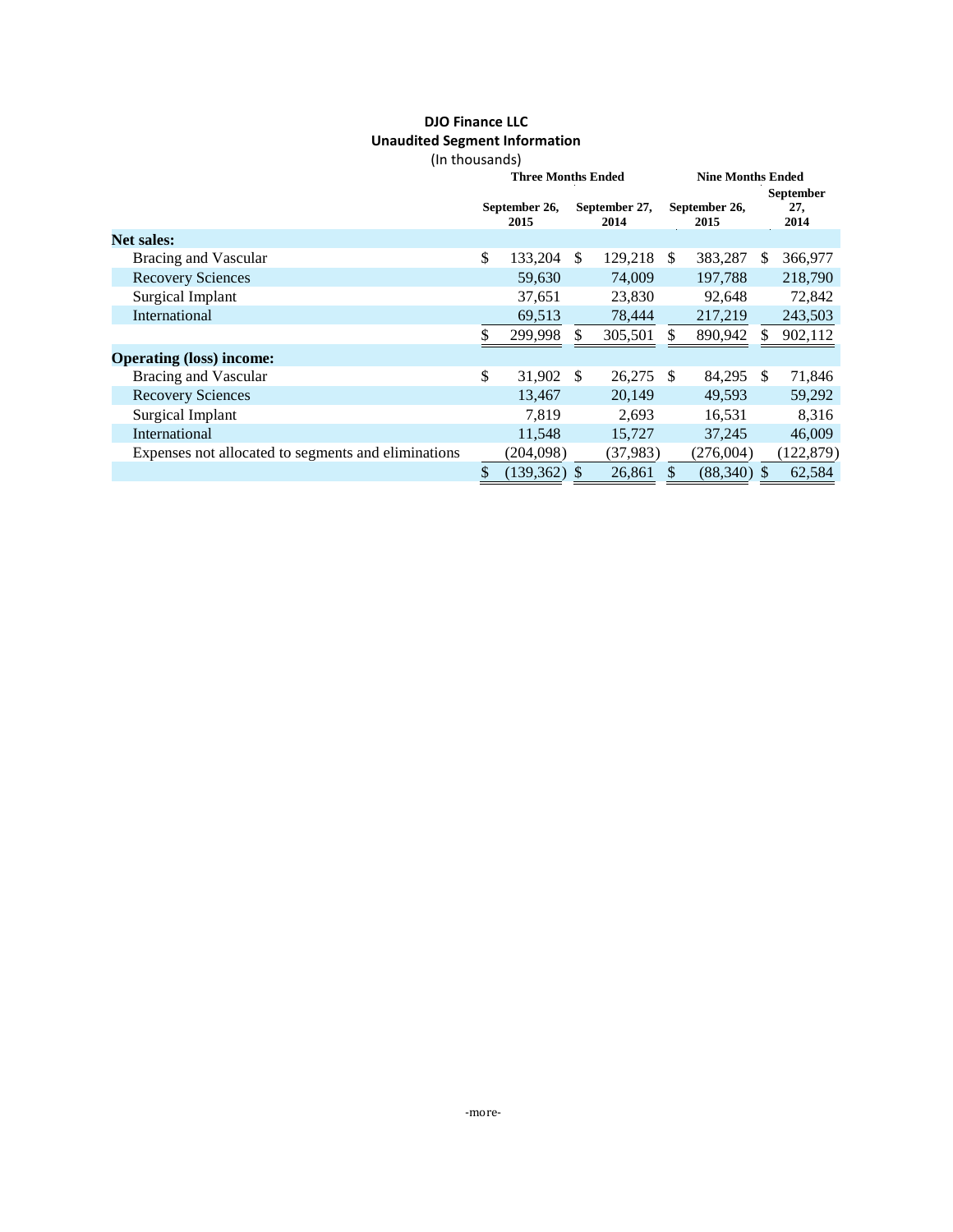## **DJO Finance LLC Adjusted EBITDA For the Three and Nine Months Ended September 26, 2015 and September 27, 2014** (unaudited)

Our New Senior Secured Credit Facilities, consisting of a \$1,055.0 million term loan facility (including a \$20.0 million delayed draw term loan facility) and a \$150.0 million revolving credit facility, under which \$5.0 million was outstanding as of September 26, 2015, and the Indentures governing our \$1,015.0 million of 8.125% second lien notes, \$298.5 million of 10.75% third lien notes, and \$1.6 million of 9.75% senior subordinated notes (collectively, the "notes") represent significant components of our capital structure. Under our New Senior Secured Credit Facilities, we are required to maintain a specified senior secured first lien leverage ratio, which is determined based on our Adjusted EBITDA. If we fail to comply with the senior secured first lien leverage ratio under our New Senior Secured Credit Facilities, we would be in default. Upon the occurrence of an event of default under the New Senior Secured Credit Facilities, the lenders could elect to declare all amounts outstanding under the New Senior Secured Credit Facilities to be immediately due and payable and terminate all commitments to extend further credit. If we were unable to repay those amounts, the lenders under the New Senior Secured Credit Facilities could proceed against the collateral granted to them to secure that indebtedness. We have pledged substantially all of our assets as collateral under the New Senior Secured Credit Facilities. Any acceleration under the New Senior Secured Credit Facilities would also result in a default under the Indentures governing the notes, which could lead to the note holders electing to declare the principal, premium, if any, and interest on the then outstanding notes immediately due and payable. In addition, under the Indentures governing the notes, our and our subsidiaries' ability to engage in activities such as incurring additional indebtedness, making investments, refinancing subordinated indebtedness, paying dividends and entering into certain merger transactions is governed, in part, by our ability to satisfy tests based on Adjusted EBITDA. Our ability to meet the covenants specified in the New Senior Secured Credit Facilities and the Indebtures governing those notes will depend on future events, some of which are beyond our control, and we cannot assure you that we will meet those covenants.

Adjusted EBITDA is defined as net income (loss) attributable to DJOFL plus interest expense, net, income tax provision (benefit), and depreciation and amortization, further adjusted for certain non-cash items, nonrecurring items and other adjustment items as permitted in calculating covenant compliance and other ratios under our New Senior Secured Credit Facilities and the Indentures governing the notes. We believe that the presentation of Adjusted EBITDA is appropriate to provide additional information to investors about the calculation of, and compliance with, certain financial covenants and other ratios in our New Senior Secured Credit Facilities and the Indentures governing the notes. Adjusted EBITDA is a material component of these calculations.

Adjusted EBITDA should not be considered as an alternative to net income (loss) or other performance measures presented in accordance with accounting principles generally accepted in the United States of America ("GAAP"), or as an alternative to cash flow from operations as a measure of our liquidity. Adjusted EBITDA does not represent net income (loss) or cash flow from operations as those terms are defined by GAAP and does not necessarily indicate whether cash flows will be sufficient to fund cash needs. In particular, the definition of Adjusted EBITDA under our New Senior Secured Credit Facilities and the Indentures governing the notes allows us to add back certain non-cash, extraordinary, unusual or non-recurring charges that are deducted in calculating net income (loss). However, these are expenses that may recur, vary greatly and are difficult to predict. While Adjusted EBITDA and similar measures are frequently used as measures of operations and the ability to meet debt service requirements, Adjusted EBITDA is not necessarily comparable to other similarly titled captions of other companies due to the potential inconsistencies in the method of calculation.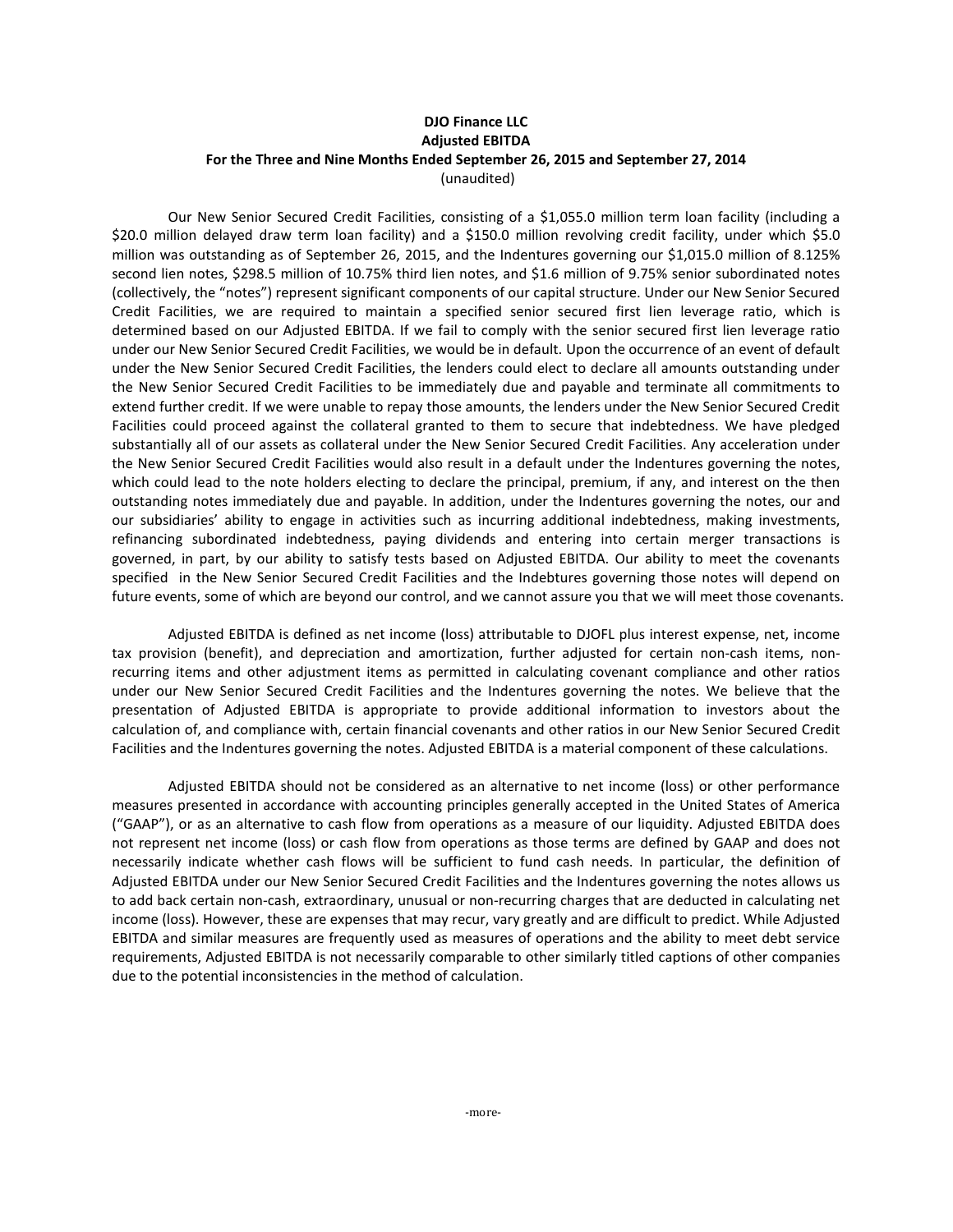|                                           | <b>Three Months Ended</b>       |                                 | <b>Nine Months Ended</b>        | <b>Twelve</b><br><b>Months</b><br><b>Ended</b> |                                 |
|-------------------------------------------|---------------------------------|---------------------------------|---------------------------------|------------------------------------------------|---------------------------------|
|                                           | <b>September</b><br>26,<br>2015 | <b>September</b><br>27,<br>2014 | <b>September</b><br>26,<br>2015 | <b>September</b><br>27,<br>2014                | <b>September</b><br>26,<br>2015 |
| Net loss attributable to DJO Finance LLC  | $$(177,838)$ \;                 | (21,206)                        | $$(291,341)$ \                  | (83,162)                                       | \$(298,713)                     |
| Interest expense, net                     | 42,120                          | 43,280                          | 129,493                         | 130,518                                        | 173,266                         |
| Income tax (benefit) provision            | (7,172)                         | 1,250                           | (1,849)                         | 10,628                                         | 414                             |
| Depreciation and amortization             | 31,300                          | 32,367                          | 92.627                          | 96,627                                         | 124,810                         |
| Non-cash charges (a)                      | 166,023                         | 541                             | 171,778                         | 377                                            | 171,259                         |
| Non-recurring and integration charges (b) | 9.141                           | 8.797                           | 20.059                          | 35,203                                         | 27,414                          |
| Other adjustment items (c)                | 5,356                           | 5,350                           | 80,836                          | 10.059                                         | 85,159                          |
| <b>Adjusted EBITDA</b>                    | \$<br>68,930                    | 70,379                          | \$201,603                       | 200,250                                        | \$283,609                       |

The following table provides reconciliation from our net loss to Adjusted EBITDA (in thousands):

(a) Non-cash items are comprised of the following (in thousands):

 $\overline{\phantom{0}}$ 

|                                                                          | <b>September</b><br>26,<br>2015 | <b>Three Months Ended</b><br>27, | <b>September</b><br>2014 |     | <b>September</b><br>26,<br>2015 | <b>Nine Months Ended</b><br><b>September</b><br>27,<br>2014 |         |   | <b>Twelve</b><br><b>Months</b><br><b>Ended</b><br><b>September</b><br>26,<br>2015 |  |
|--------------------------------------------------------------------------|---------------------------------|----------------------------------|--------------------------|-----|---------------------------------|-------------------------------------------------------------|---------|---|-----------------------------------------------------------------------------------|--|
| Stock compensation expense                                               | 298<br>\$                       | <sup>\$</sup>                    | 343                      | \$. | 1,450                           | \$.                                                         | 1,274   | S | 2,045                                                                             |  |
| Impairment of intangible assets (1)                                      | 164,278                         |                                  |                          |     | 168,778                         |                                                             |         |   | 168,778                                                                           |  |
| Impairment of fixed assets                                               | 670                             |                                  |                          |     | 670                             |                                                             |         |   | 670                                                                               |  |
| Loss (gain) on disposal of fixed assets and assets<br>held for sale, net | 396                             |                                  | 198                      |     | 211                             |                                                             | (1,129) |   | 579                                                                               |  |
| Purchase accounting adjustments (2)                                      | 381                             |                                  |                          |     | 669                             |                                                             | 232     |   | (813)                                                                             |  |
| Total non-cash charges                                                   | 166,023                         |                                  | 541                      | S.  | 171.778                         |                                                             | 377     | S | 171.259                                                                           |  |

(1) Impairment of intangible assets consisted of an estimated goodwill impairment charge of \$117.3 million and an impairment charge of \$47.0 million for certain indefinite and finite lived intangible assets related to the Empi reporting unit. The impairment charges resulted from declining Empi sales and profitability trends due to continuing challenges of the reimbursement environment.

(2) Purchase accounting adjustments for the twelve months ended September 26, 2015 consisted of \$0.7 million of amortization of fair market value inventory adjustments, net of \$1.5 million in adjustments to the contingent consideration for Speetec.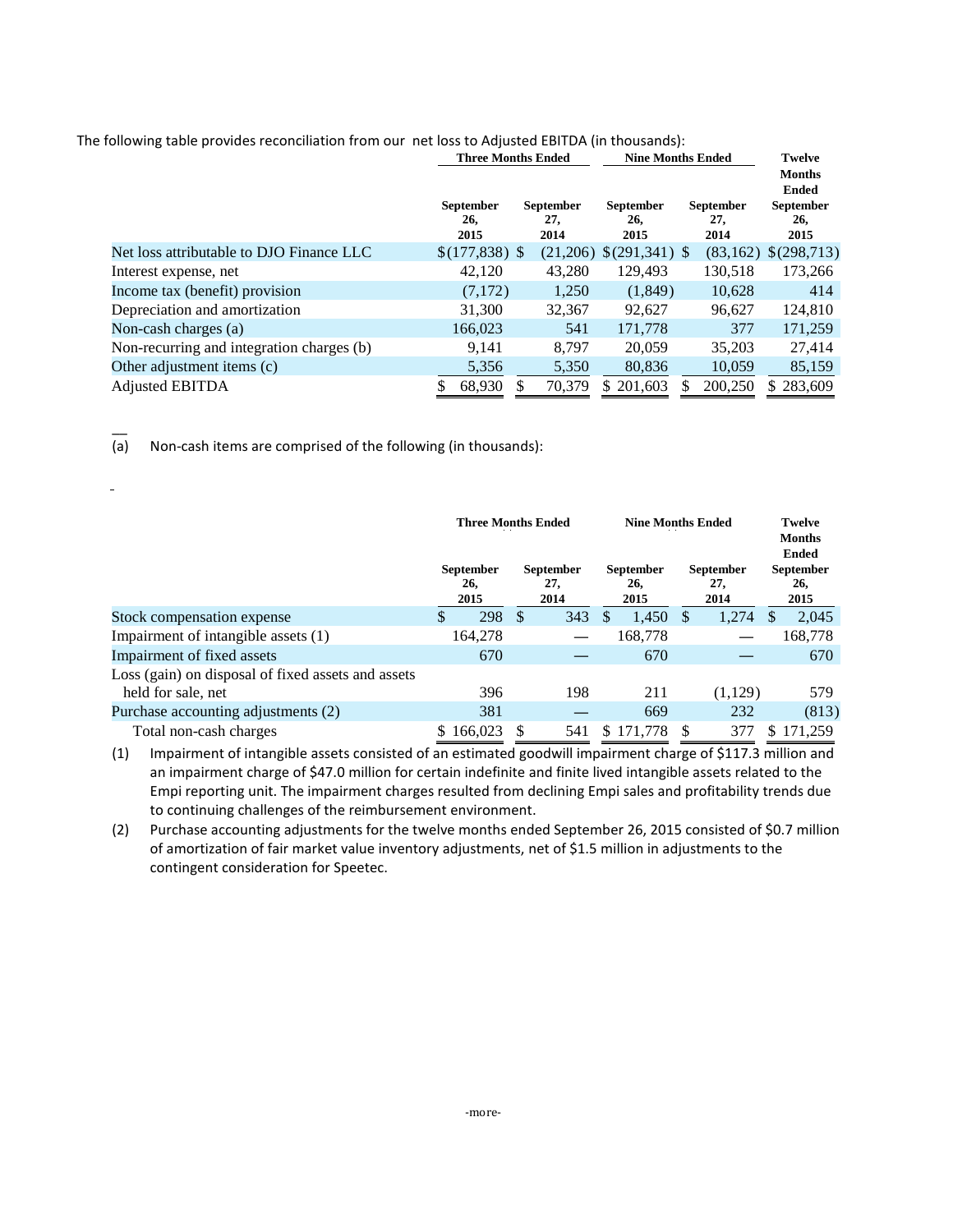(b)Non-recurring and integration charges are comprised of the following (in thousands):

|                                                        | <b>Three Months Ended</b> |                                 |    |                                 |     | <b>Nine Months Ended</b>        |    |                                 |   | <b>Twelve</b><br><b>Months</b><br><b>Ended</b> |  |  |
|--------------------------------------------------------|---------------------------|---------------------------------|----|---------------------------------|-----|---------------------------------|----|---------------------------------|---|------------------------------------------------|--|--|
|                                                        |                           | <b>September</b><br>26,<br>2015 |    | <b>September</b><br>27,<br>2014 |     | <b>September</b><br>26,<br>2015 |    | <b>September</b><br>27,<br>2014 |   | <b>September</b><br>26,<br>2015                |  |  |
| Integration charges:                                   |                           |                                 |    |                                 |     |                                 |    |                                 |   |                                                |  |  |
| Global business unit reorganization and<br>integration | \$                        | $2,917$ \$                      |    | 655                             | \$. | 7,741                           | -S | 8,481                           | S | 9,290                                          |  |  |
| Acquisition related expenses and                       |                           |                                 |    |                                 |     |                                 |    |                                 |   |                                                |  |  |
| integration $(1)$                                      |                           | 2,927                           |    | 23                              |     | 3,982                           |    | 322                             |   | 3,991                                          |  |  |
| <b>CFO</b> transition                                  |                           |                                 |    | (1)                             |     |                                 |    | 227                             |   |                                                |  |  |
| Litigation and regulatory costs and settlements, net   |                           |                                 |    |                                 |     |                                 |    |                                 |   |                                                |  |  |
| (2)                                                    |                           | 1.304                           |    | 1,824                           |     | 3,890                           |    | 4.495                           |   | 5,147                                          |  |  |
| Other non-recurring items (3)                          |                           | 913                             |    | 5,372                           |     | 1,808                           |    | 17,022                          |   | 5,137                                          |  |  |
| <b>Automation projects</b>                             |                           | 1,080                           |    | 924                             |     | 2,638                           |    | 4,656                           |   | 3,849                                          |  |  |
| Total non-recurring and integration charges            | \$                        | 9,141                           | \$ | 8,797                           | S   | 20,059                          | S  | 35,203                          | S | 27,414                                         |  |  |

(1) Consists of direct acquisition costs and integration expenses related to acquired businesses and costs related to potential acquisitions.

(2) For the twelve months ended September 26, 2015, litigation and regulatory costs consisted of \$1.0 million in litigation costs related to ongoing product liability issues and \$4.1 million related to other litigation and regulatory costs and settlements.

(3) For the twelve months ended September 26, 2015, other non-recurring items consisted of \$5.2 million in specifically identified non-recurring operational and regulatory projects, \$0.4 million in expenses related to our Tunisia factory fire and \$1.4 million in other non-recurring travel & professional fees, offset by \$1.9 million in adjustments to incremental Empi bad debt expense related to the Medicare CLBP decision.

(c) Other adjustment items before permitted pro forma adjustments are comprised of the following (in thousands):

|                                                 | <b>Three Months Ended</b>       |       |                                 |       |                                 | <b>Nine Months Ended</b> | <b>Twelve</b>                   |        |                                                                  |        |
|-------------------------------------------------|---------------------------------|-------|---------------------------------|-------|---------------------------------|--------------------------|---------------------------------|--------|------------------------------------------------------------------|--------|
|                                                 | <b>September</b><br>26,<br>2015 |       | <b>September</b><br>27,<br>2014 |       | <b>September</b><br>26,<br>2015 |                          | <b>September</b><br>27,<br>2014 |        | <b>Months</b><br><b>Ended</b><br><b>September</b><br>26,<br>2015 |        |
| Blackstone monitoring fees                      | <sup>\$</sup>                   | 1,750 | S                               | 1,750 | \$                              | 5,250                    | S                               | 5,250  | \$                                                               | 7,000  |
| Non-controlling interests                       |                                 | 140   |                                 | 74    |                                 | 606                      |                                 | 649    |                                                                  | 929    |
| Loss on modification and extinguishment of debt |                                 |       |                                 |       |                                 |                          |                                 |        |                                                                  |        |
| (1)                                             |                                 | 335   |                                 |       |                                 | 68,302                   |                                 | 1,019  |                                                                  | 68,221 |
| Other $(2)$                                     |                                 | 3,131 |                                 | 3,526 |                                 | 6.678                    |                                 | 3,141  |                                                                  | 9,009  |
| Total other adjustment items                    |                                 | 5,356 | S                               | 5,350 |                                 | 80,836                   |                                 | 10.059 |                                                                  | 85.159 |

<sup>(1)</sup> Loss on modification and extinguishment of debt for the twelve months ending September 26, 2015 consisted of \$47.8 million in premiums related to the redemption of our 8.75% Notes, 9.875% Notes and 7.75% Notes, \$11.9 million related to the non-cash write off of unamortized debt issuance costs and original issue discount associated with the portion of our debt that was extinguished and \$8.6 million of